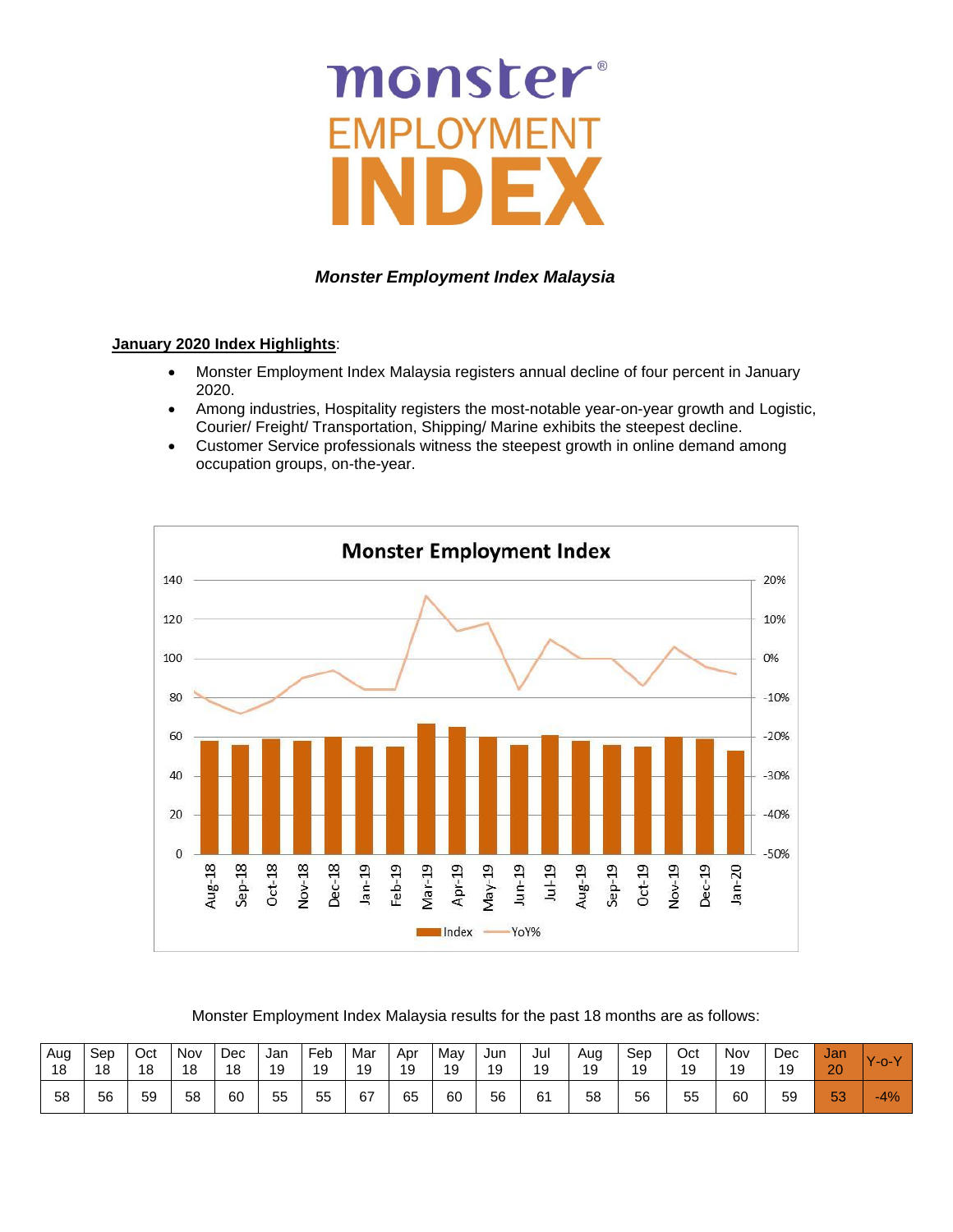**Industry Year-over-year Trends**: Three of the nine industry sectors monitored by the Index, witnessed growth in online recruitment activity.

- **Hospitality** (up 24 percent) saw the steepest annual growth among industry sectors in January 2020. Growth momentum improved by three percentage points; up from 21 percent last month. The sector fared well on three-month (up 17 percent) and six-month (up three percent) basis as well.
- Online recruitment activity in **IT, Telecom/ISP and BPO/ITES** (up four percent) continued to record positive growth, on-the-year. However, pace of growth eased by 20 percentage points between December 2019 and January 2020. Monthly demand dipped by 16 percent this month.
- **Advertising, Market Research, Public Relations, Media and Entertainment** (up two percent) charted growth in e-recruitment activity for the third consecutive month. However, the sector witnessed receded growth in short-term; down 10 percent (month-on-month and six-month) and down five percent (three-month).
- **Logistic, Courier/ Freight/ Transportation, Shipping/ Marine** (down 29 percent) saw the mostnotable decline among monitored sectors on annual basis.

| Year-over-year Growth                                                         | Jan<br>19 | Jan <sub>1</sub><br>20 | % Growth<br>$Y$ -o- $Y$ | Year-over-year Growth                                              | Jan<br>19 | Jan<br>20 | % Grov<br>Y-o-` |
|-------------------------------------------------------------------------------|-----------|------------------------|-------------------------|--------------------------------------------------------------------|-----------|-----------|-----------------|
| Hospitality                                                                   | 55        | 68                     | 24%                     | <b>BFSI</b>                                                        | 60        | 55        | $-8%$           |
| IT, Telecom/ISP and<br><b>BPO/ITES</b>                                        | 118       | 123                    | 4%                      | Engineering, Construction and<br><b>Real Estate</b>                | 56        | 51        | $-9%$           |
| Advertising, Market Research,<br>Public Relations, Media and<br>Entertainment | 53        | 54                     | 2%                      | Retail                                                             | 35        | 30        | $-14%$          |
| Production/Manufacturing,<br>Automotive and Ancillary                         | 88        | 86                     | $-2%$                   | Logistic, Courier/ Freight/<br>Transportation, Shipping/<br>Marine | 63        | 45        | $-29%$          |

### **Top Growth Industries Lowest Growth Industries**

| an<br>9 | Jan<br>20 | % Growth<br>Y-o-Y | Year-over-year Growth                                              | Jan<br>19 | Jan<br>20 | % Growth<br>$Y$ -o- $Y$ |
|---------|-----------|-------------------|--------------------------------------------------------------------|-----------|-----------|-------------------------|
| 55      | 68        | 24%               | <b>BFSI</b>                                                        | 60        | 55        | $-8%$                   |
| 18      | 123       | 4%                | Engineering, Construction and<br><b>Real Estate</b>                | 56        | 51        | $-9%$                   |
| 53      | 54        | 2%                | Retail                                                             | 35        | 30        | $-14%$                  |
| 88      | 86        | $-2%$             | Logistic, Courier/ Freight/<br>Transportation, Shipping/<br>Marine | 63        | 45        | $-29%$                  |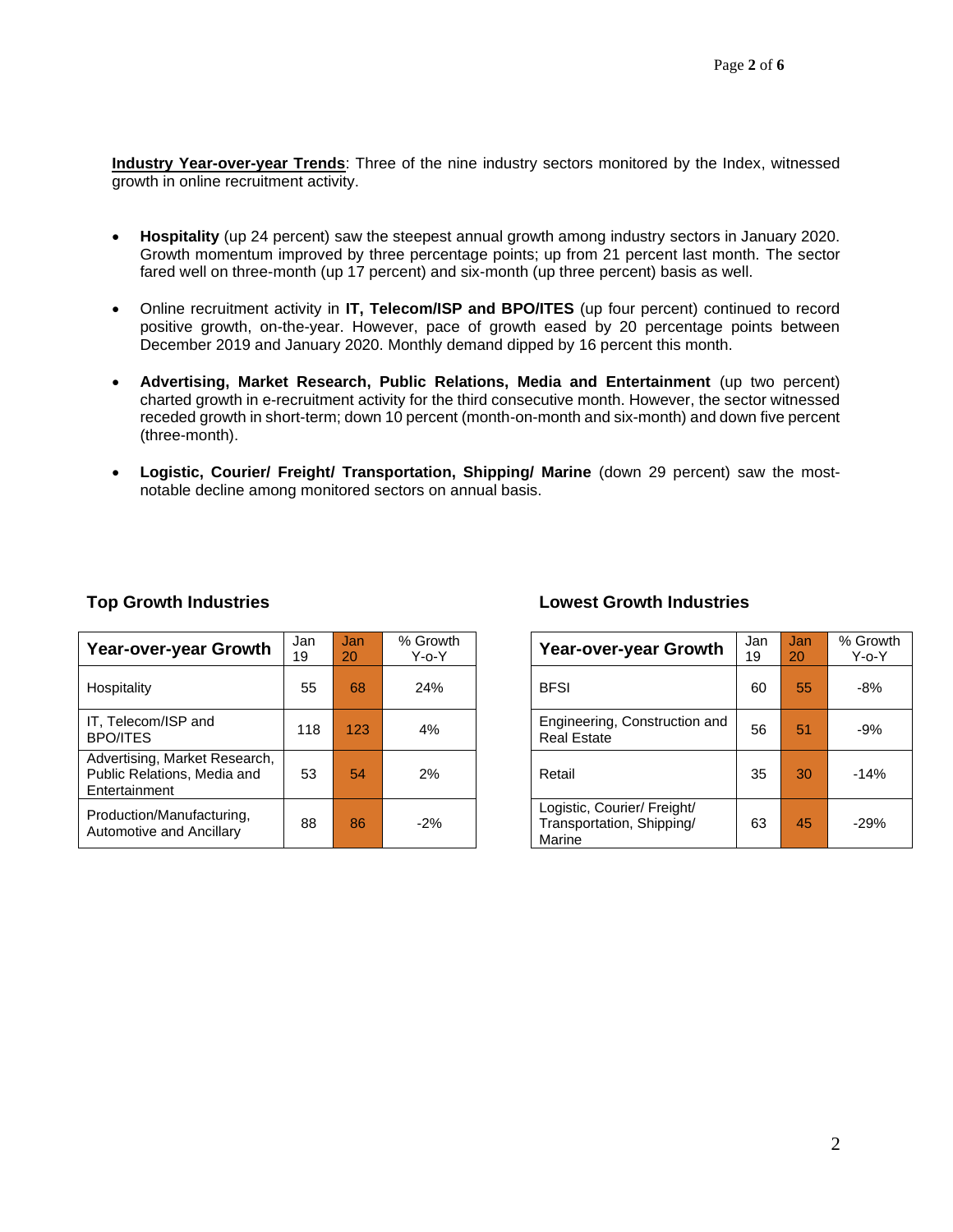**Occupation Year-over-year Trends**: Growth in online demand for professionals was positive in only one of the nine job-roles monitored by the Index.

- Year-on-year, **Customer Service** (up six percent) professionals led growth in online demand for the third consecutive month. However, growth momentum eased by 29 percentage points vis-à-vis December (up 35 percent) 2019.
- **Hospitality & Travel** (zero percent) matched the corresponding period a year-ago. In short-term, the job-role witnessed decline on all parameters; down 38 percent (month-on-month), down 15 percent (three-month) and down 17 percent (six-month).
- **Purchase/ Logistics/ Supply Chain** (down 12 percent) exhibited the steepest annual decline among the monitored occupation groups.

| Year-over-year Growth       | Jan<br>19 | Jan<br>20 | % Growth<br>$Y$ -o- $Y$ | Year-over-year Growth                | Jan<br>19 | Jan<br>20 | $%$ Grov<br>Y-o-` |
|-----------------------------|-----------|-----------|-------------------------|--------------------------------------|-----------|-----------|-------------------|
| <b>Customer Service</b>     | 16        | 17        | 6%                      | HR & Admin                           |           | 52        | $-7%$             |
| Hospitality & Travel        | 34        | 34        | $0\%$                   | Sales & Business<br>Development      |           | 64        | $-7%$             |
| Marketing & Communications  | 75        | 74        | $-1%$                   | Finance & Accounts                   | 60        | 55        | $-8%$             |
| Software, Hardware, Telecom | 62        | 58        | $-6%$                   | Purchase/ Logistics/ Supply<br>Chain | 65        | 57        | $-12%$            |

#### **Top Growth Occupations Lowest Growth Occupations**

| <b>Year-over-year Growth</b>         | Jan<br>19 | Jan<br>20 | % Growth<br>$Y$ -o- $Y$ |
|--------------------------------------|-----------|-----------|-------------------------|
| HR & Admin                           | 56        | 52        | $-7%$                   |
| Sales & Business<br>Development      | 69        | 64        | $-7%$                   |
| Finance & Accounts                   | 60        | 55        | -8%                     |
| Purchase/ Logistics/ Supply<br>Chain | 65        | 57        | $-12%$                  |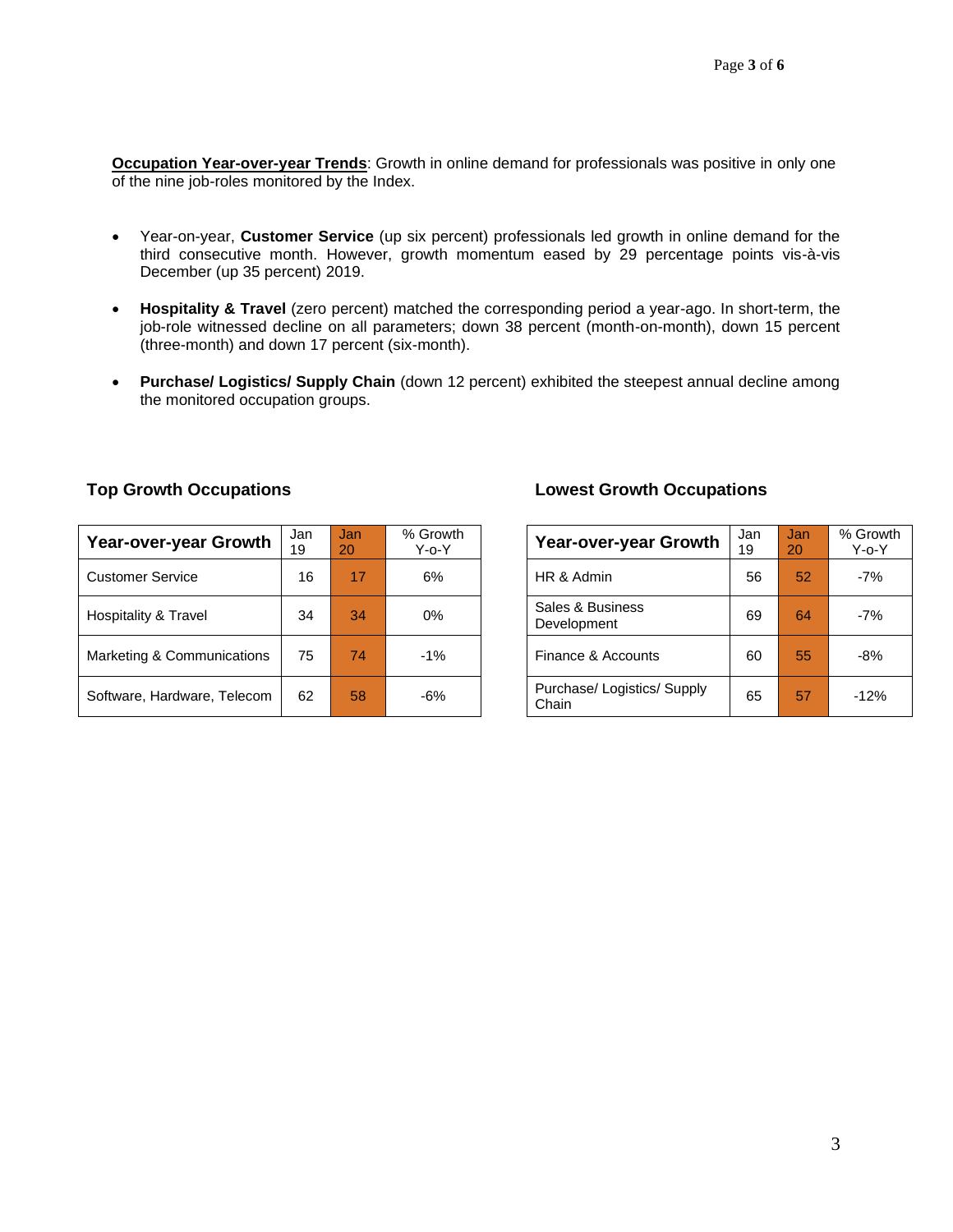### **COUNTRY-WISE TRENDS**

#### **Singapore Highlights**

- Monster Employment Index Singapore registers growth of six percent between January 2019 and 2020.
- Among industry sectors, IT, Telecom/ISP and BPO/ITES witnesses the most-notable growth; and, Production/Manufacturing, Automotive and Ancillary register the steepest decline onthe-year.
- Software, Hardware, Telecom professionals chart the steepest growth in online demand, on annual basis.

| Year-over-year Growth                                                                                                 | Jan<br>19 | Jan<br>20 | % Growth<br>Y-o-Y | <b>Year-over-year Growth</b>                          | Jan<br>19 | Jan<br>20 | % Gro<br>$Y$ -o- |
|-----------------------------------------------------------------------------------------------------------------------|-----------|-----------|-------------------|-------------------------------------------------------|-----------|-----------|------------------|
| IT, Telecom/ISP and<br><b>BPO/ITES</b>                                                                                | 170       | 202       | 19%               | Retail/Trade and Logistics                            | 108       | 109       | 1%               |
| Advertising, Market<br>Research, Public Relations,<br>Media and Entertainment                                         | 119       | 139       | 17%               | Engineering, Construction<br>and Real Estate          | 97        | 96        | $-1%$            |
| Consumer Goods/ FMCG,<br>Food & Packaged Food,<br>Home Appliance, Garments/<br>Textiles/ Leather, Gems &<br>Jewellery | 91        | 105       | 15%               | Production/Manufacturing,<br>Automotive and Ancillary | 102       | 97        | -5%              |

### **Singapore Top Growth Industries Singapore Lowest Growth Industries**

| Year-over-year Growth                                 | Jan<br>19 | Jan<br>20 | % Growth<br>Y-o-Y |
|-------------------------------------------------------|-----------|-----------|-------------------|
| Retail/Trade and Logistics                            | 108       | 109       | 1%                |
| Engineering, Construction<br>and Real Estate          | 97        | 96        | $-1\%$            |
| Production/Manufacturing,<br>Automotive and Ancillary | 102       | 97        | -5%               |

| Year-over-year Growth       | Jan<br>19 | Jan/<br>20 | % Growth<br>Y-o-Y | <b>Year-over-year Growth</b>       | Jan<br>19 | Jan<br>20 | $%$ Gro<br>Y-o-` |
|-----------------------------|-----------|------------|-------------------|------------------------------------|-----------|-----------|------------------|
| Software, Hardware, Telecom | 123       | 149        | 21%               | <b>Real Estate</b>                 | 82        | 81        | $-1%$            |
| Hospitality & Travel        | 96        | 113        | 18%               | Legal                              | 105       | 103       | $-2%$            |
| <b>Health Care</b>          | 100       | 115        | 15%               | Purchase/Logistics/Supply<br>Chain | 92        | 90        | $-2%$            |

#### **Singapore Top Growth Occupations Singapore Lowest Growth Occupations**

| <b>Year-over-year Growth</b>         | Jan<br>19 | Jan<br>20 | % Growth<br>$Y$ -o- $Y$ |
|--------------------------------------|-----------|-----------|-------------------------|
| <b>Real Estate</b>                   | 82        | 81        | $-1%$                   |
| Legal                                | 105       | 103       | $-2%$                   |
| Purchase/ Logistics/ Supply<br>Chain | 92        | 90        | $-2%$                   |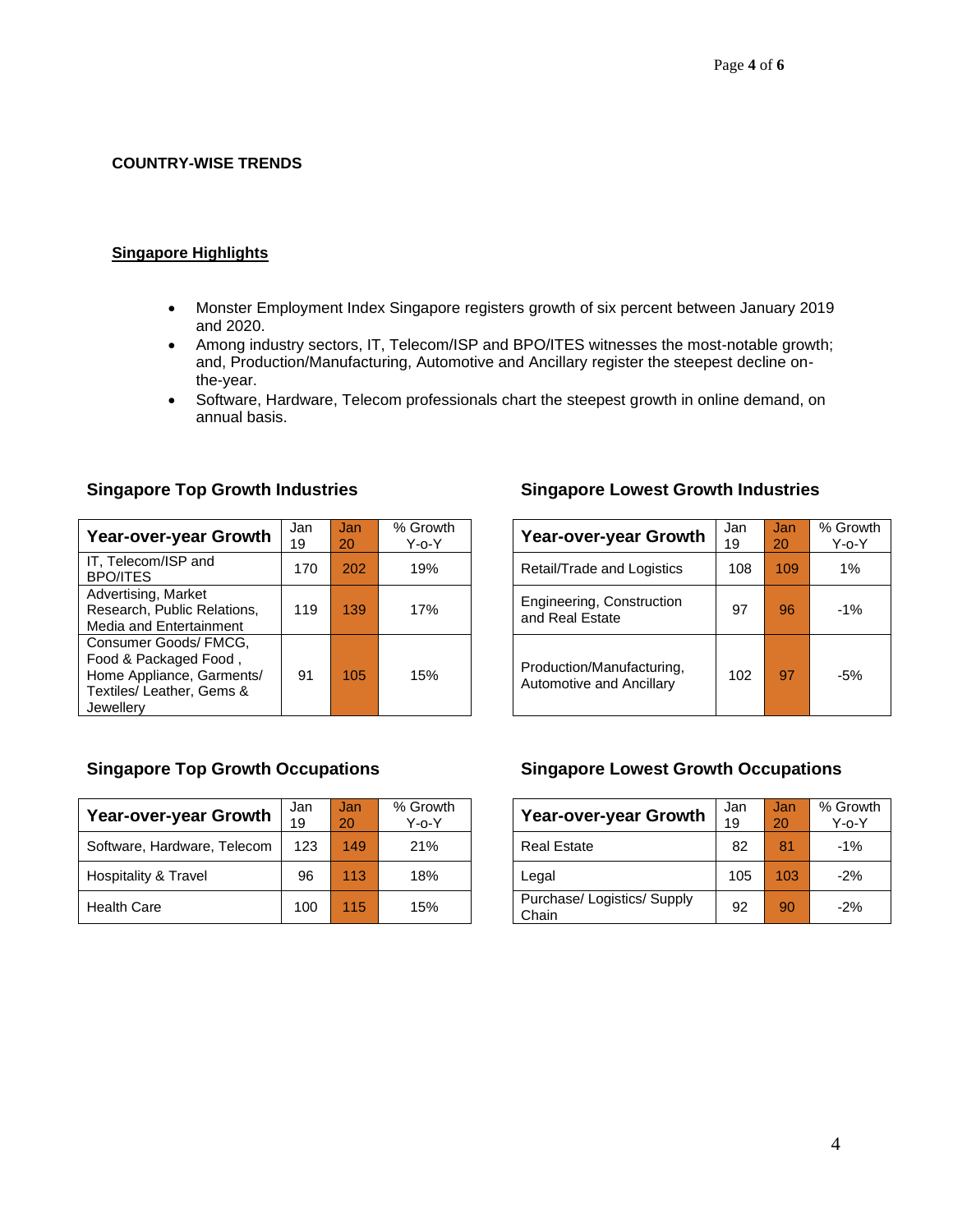### **Philippines Highlights**

- Monster Employment Index Philippines witnesses annual growth of 14 percent in January 2020.
- BFSI records the most-notable annual growth among industry sectors; whereas, Logistic, Courier/ Freight/ Transportation, Import/Export, Shipping registers the steepest decline.
- Among job-roles, HR & Admin exhibits the most-notable demand from the year-ago level.

| Year-over-year Growth | Jan<br>19 | Jan<br>20 | % Growth<br>Y-o-Y | <b>Year-over-year Growth</b>                                              | Jan<br>19 | Jan<br>20 | $%$ Grov<br>ר-^-Y |
|-----------------------|-----------|-----------|-------------------|---------------------------------------------------------------------------|-----------|-----------|-------------------|
| <b>BFSI</b>           | 157       | 194       | 24%               | Hospitality                                                               | 138       | 137       | $-1%$             |
| <b>BPO/ITES</b>       | 138       | 170       | 23%               | Retail                                                                    | 195       | 193       | $-1%$             |
| IT. Telecom/ISP       | 138       | 169       | 22%               | Logistic, Courier/ Freight/<br>Transportation, Import/Export,<br>Shipping | 169       | 167       | $-1%$             |

### **Philippines Top Growth Industries Philippines Lowest Growth Industries**

| Year-over-year Growth                                                     | Jan<br>19 | Jan<br>20 | % Growth<br>$Y$ -o- $Y$ |
|---------------------------------------------------------------------------|-----------|-----------|-------------------------|
| Hospitality                                                               | 138       | 137       | $-1%$                   |
| Retail                                                                    | 195       | 193       | $-1\%$                  |
| Logistic, Courier/ Freight/<br>Transportation, Import/Export,<br>Shipping | 169       | 167       | $-1\%$                  |

| <b>Year-over-year Growth</b> | % Growth<br>Jan<br>Jan<br>19<br>$Y$ -o- $Y$<br>20 |     |     | <b>Year-over-year Growth</b>            |
|------------------------------|---------------------------------------------------|-----|-----|-----------------------------------------|
| HR & Admin                   | 134                                               | 171 | 28% | Engineering /Production, Real<br>Estate |
| Finance & Accounts           | 162                                               | 197 | 22% | Sales & Business<br>Development         |
| <b>Customer Service</b>      | 136                                               | 165 | 21% | Purchase/ Logistics/ Supply<br>Chain    |

### **Philippines Top Growth Occupations Philippines Lowest Growth Occupations**

| Year-over-year Growth                   | Jan<br>19 | Jan<br>20 | % Growth<br>$Y$ -o- $Y$ |  |  |  |
|-----------------------------------------|-----------|-----------|-------------------------|--|--|--|
| Engineering /Production, Real<br>Estate | 90        | 89        | $-1%$                   |  |  |  |
| Sales & Business<br>Development         | 138       | 133       | $-4%$                   |  |  |  |
| Purchase/ Logistics/ Supply<br>Chain    | 161       | 153       | $-5%$                   |  |  |  |